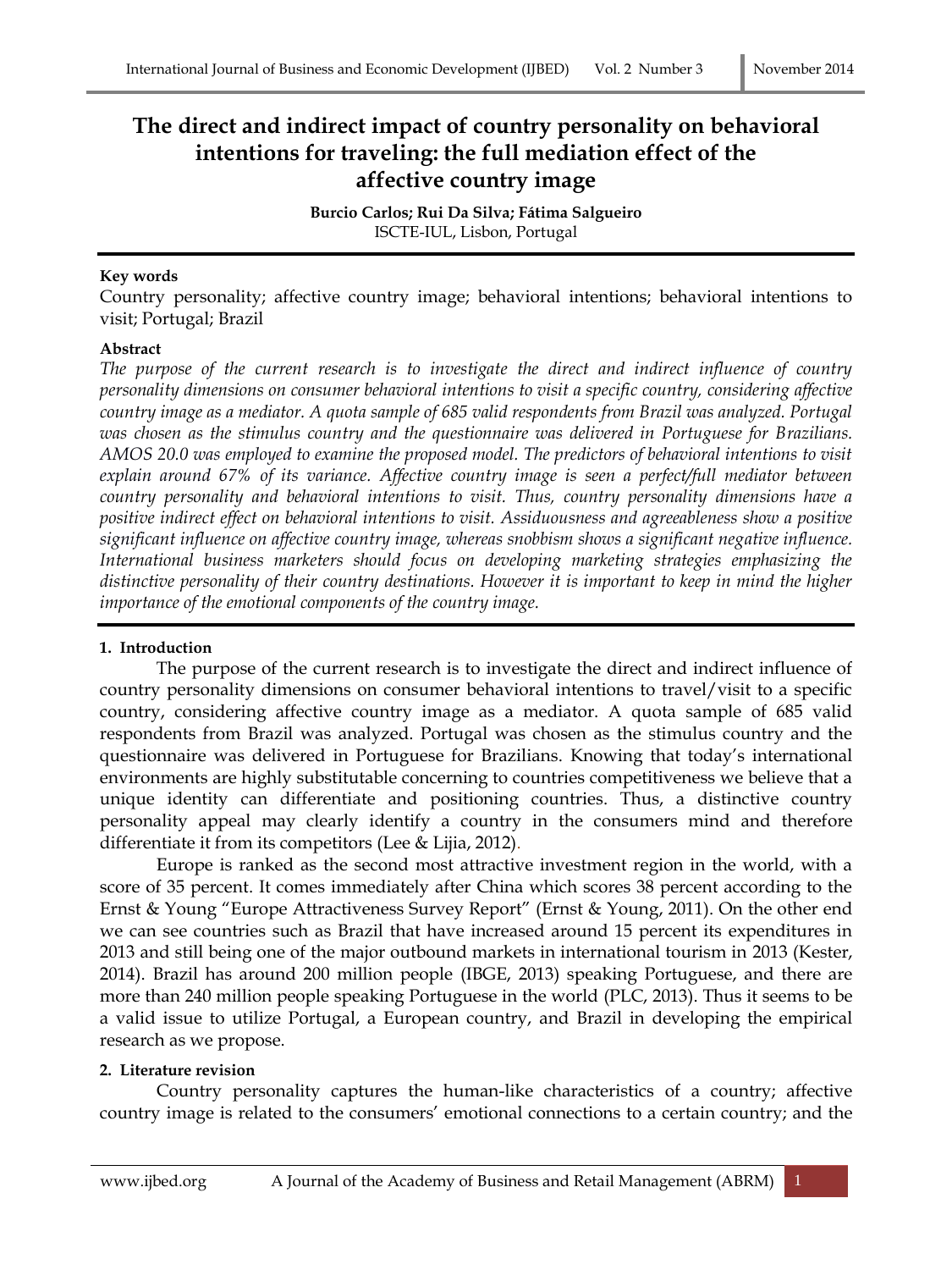behavioral intentions to travel/visit to, are associated with the individual's future-oriented desired acts.

## 2.1. **Country personality**

Personality is most commonly defined as characteristics or qualities within an individual and that may include virtually everything about a person. McCrae and Costa (1996) defined personality as the traits that differentiate individuals, and the Big Five personality model (Goldberg, 1990) is the most widely applied personality theory that is based on trait psychology. The conceptual roots of the country personality construct can be traced back and refers to *"the tendency of people to make attributions of human-like characteristics to animals and nonhuman entities"* (Kiesler, 2006, p. 149). In this context, individuals need to anthropomorphize objects in order to facilitate their interactions with the non-material (inanimate) world (Fournier, 1998). Other research studies in tourism and country of origin have paid attention to a personified approach towards countries (Chao & Rajendran, 1993; Nebenzahl, et al., 2003). That approach leads the authors (d' Astous & Boujbel, 2007) to develop a specific country personality scale. The scale showed that human traits include universal representations that are easily activated due to a previous knowledge and usage on humans in specific or in general contexts or environments to predict people behavior. These authors proposed the personification of countries to qualify them and measure country's image as a symbolic component of a wider construct. In country of origin research, country personality is a concept defined as *"the mental representation of a country on dimensions that typically capture an individual's personality"* (d' Astous & Boujbel, 2007, p. 233).

The concept of image is powerful and influent; it seems that human behavior depends upon perceived image rather than an objective reality as posed by Kenneth Boulding (1956). Accordingly to Boulding (1988; 1956) people' decision *"involves images in the mind of alternative futures with varying degrees of probability, related to certain acts or behaviors…"*(Boulding, 1956, p. 175; Boulding, 1988, p. 20). He defined behavior as acting in a way that the image of the most preferred future is expected to be realized. The author considered image not as a product of a particular stimulus but as a whole image of the world in the mind of the behaving person (Boulding, 1988). Likewise, a typical and attractive country personality can effectively leverage the perceived image of a country and thus influence consumer behavior. Although the country image concept has been analyzed by many, few have focused on personality scales (Nebenzahl, et al., 2003; Chao & Rajendran, 1993; d' Astous & Boujbel, 2007).

# **2.2. Affective country image**

Country image, appear to be not one-dimensional just like any other image-types. Researchers such as Roth and Diamantopoulos (2009) argued that country image join up affect and cognition components. Hence, beliefs about another country are captured by the cognitive component while consumers' emotions to another country are captured by the affective component. It is also accepted that emotions and symbolic aspects (Verlegh, et al., 1999) are part of the image construct of a country (Papadopoulos & Heslop, 1993) although these may depend on intangible or non-functional aspects. This approach supports our proposed model.

The affective component of the country image represents consumers' feelings toward a country and becomes operational during the evaluation stage of the selection process (Wang  $&$ Hsu, 2010; Gartner, 1993). Even though, according to Brijs (2006), Heslop et al. (Heslop, et al., 2008), and Orbaiz and Papadopoulos (2003) the affective component of a country's image seems to have higher and quicker effects on consumers' purchase intentions when compared to the cognitive elements (Maher & Carter, 2011). Verlegh et al. (Verlegh, et al., 1999) found that affect could be associated to a future act toward hedonic products while cognitions may determine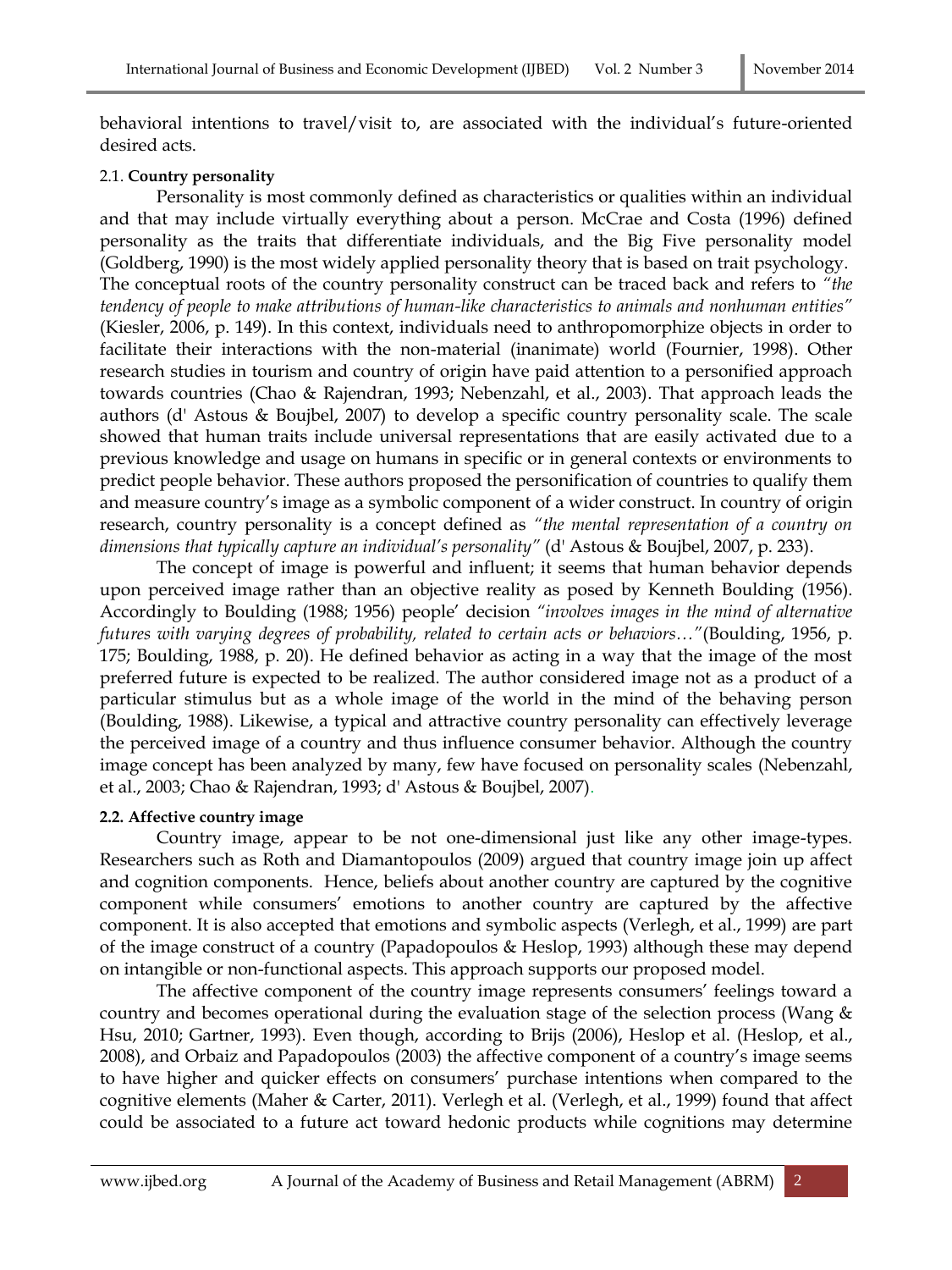action tendencies toward functional objects. Thus we may consider emotions directly connected to the outcome we propose.

#### **2.3. behavioral intentions**

Intentions may be recognized as connections with future acts and are usually conceived as evaluation-free, and this may be the key difference between intention and attitude. Moreover, the authors (Soderlund & Ohman, 2003) defined intentions as basic units that emerge when individuals appoint in future-oriented cognitive activities such as mental simulation, planning, imagination, and thoughts (like individual's perception of other one' intentions) (p. 54). Moreover, the marketing literature is prolific on propositions about the future, reflected on the explicit usage of intentions labeling to cover several acts in the marketplace. Hence, intentions are usually part of satisfaction models and are treated as dependent variables; generally the researcher assumes that satisfaction affects customer behavior and designs empirical studies focusing on behavioral intentions. That's why intentions are often used as proxies for behavior. Behavioral intentions can be seen as a result of anticipated satisfaction with an object and therefore very useful for marketing purposes. In that vein we can conclude that an act should exists to be evaluated and to predict intentions (Soderlund & Ohman, 2003). Hence, the same researchers introduced the sense of ownership to explore and explain the link between evaluative judgments and intentions (p. 54). We applied it in as a visit intention behavior.

According to consumer behavior and personality literature, an established personality influences consumer preferences (Sirgy, 1982; d' Astous & Boujbel, 2007; Ekinci & Hosany, 2006). Fournier (1998) referred that the stronger the emotional relationships between consumers and brands the greater the trust and loyalty of them, and we believe it also happen in the context of countries. Thus we purpose to investigate the perceived country personality of a specific country as a whole and to empirically examine its direct and indirect influence on behavioral intentions. Specifically, to determine the extent to which country personality dimensions (agreeableness, assiduousness, conformity, unobtrusiveness, and snobbism) influence behavioral intentions to travel/visit, considering the affective country image as a mediator construct. Country personality, affective country image and behavioral intentions to travel/visit constructs were measured using previous tested scales. To date, we did not see any research like the one we propose - testing the mediation effect of the affective component of country image on the relationship between the country personality dimensions (as country symbolic image) and behavioral intentions to visit. However, we did not consider the cognitive component of country image for this stage on the study.

## **3. Conceptual model**

In line with personality literature, no direct effects of country personality traits on behavioral intentions are postulated for the hypothesized conceptual model - considering the fact that we are using a scale created accordingly the Big Five human personality scale assumptions (d' Astous & Boujbel, 2007), we corroborate with the fact that the personality traits can be seen as highly abstract instances and thus not expected to directly predict specific behavioral patterns (Geuens, et al., 2009). Indeed, in consumer behavior research, personality traits are most commonly linked to behavior via indirect variables.

We proposed the hypothesized research model shown in figure 1 to be the baseline of the empirical research to test the relationship between the independent variables represented by the five country personality dimensions - three of them were hypothesized to have a positive influence on the outcome, and the other two were hypothesized to have a negative impact on the outcome; the mediation variable represented by the affective country image; and the dependent variable represented by behavioral intentions to visit.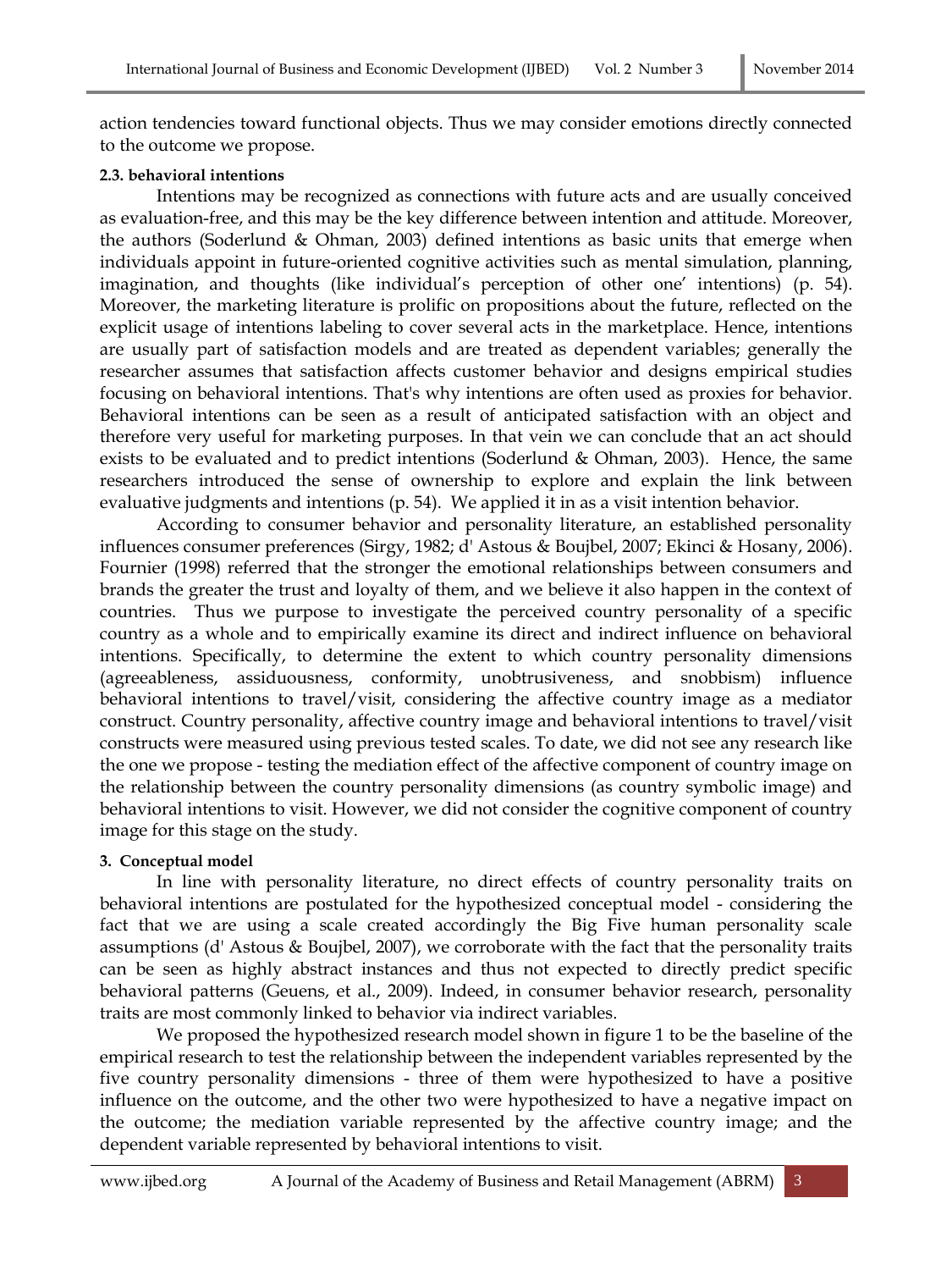

Figure 1 – Hypothesized research model, adapted from (Knight & Calantone, 2000; Roth & Diamantopoulos, 2008; Nebenzahl, et al., 2003; Burcio, et al., 2014)

#### **Hypotheses statements:**

H1a; H1b; and H1c: (a) Agreeableness; (b) Assiduousness; (c) Conformity has a positive impact on affective country image.

H2a; and H2b: (a) Snobbism; (b) Unobtrusiveness has a negative impact on affective country image.

H3: Affective country image has a positive impact on behavioral intentions to visit.

H4: Affective country image mediates the relationship between country personality dimensions and behavioral intentions to visit.

#### **4. Methodology**

The intent of this study was to investigate the mediating role of the affective country image on the relationships between the perceived country personality and behavioral intentions to visit. The study was conducted in two states in Brazil - São Paulo and Bahia. The economic powerhouse and multicultural state of São Paulo, and the state of Bahia with more natives and a powerful historical link to Portugal were chosen. Three criteria guided the choice of the stimulus country: (1) cultural affinity, familiarity and mother language, (2) geographic distance, and (3) economic and demographic diversity.

The questions used in the online questionnaire were mostly close-ended in order to collect the required quantitative data for the study. The questionnaire was designed in Portuguese for Brazilians. To ensure accuracy, the researchers were supported by two native academicians. The researchers and an expert in linguistics ensured the quality and consistency of the final version. The questionnaire consisted of four main sections: (a) the consumers' perceived country personality construct, (b) the emotional links to the stimulus country, (c) behavioral intentions to visit, and (d) demographic information of the respondents.

The first section consisted of 24 items (statements / adjectives) assessing country personality symbolic image. The respondents were asked to think of the country as if it were a person and to ascribe human personality traits to it (Davies, et al., 2001). The stimuli country (Portugal) had to be evaluated using 24 personality traits with the help of a 5-point scale, with anchors (1) *does not describe this country at all* and (5) *describe this country perfectly* (d' Astous & Boujbel, 2007, p. 239).

The second section consisted of five questions including 5 affective evaluation items. The respondents had to indicate the extent to which they felt about five specific emotions (items) toward Portugal on the 5-point scale. Affective country image was measured using five items (e.g, "I like [Country] ") adopted from (Knight & Calantone, 2000; Roth & Diamantopoulos, 2008; Nebenzahl, et al., 2003) with anchors (1) *totally disagree* and (5) *totally agree*.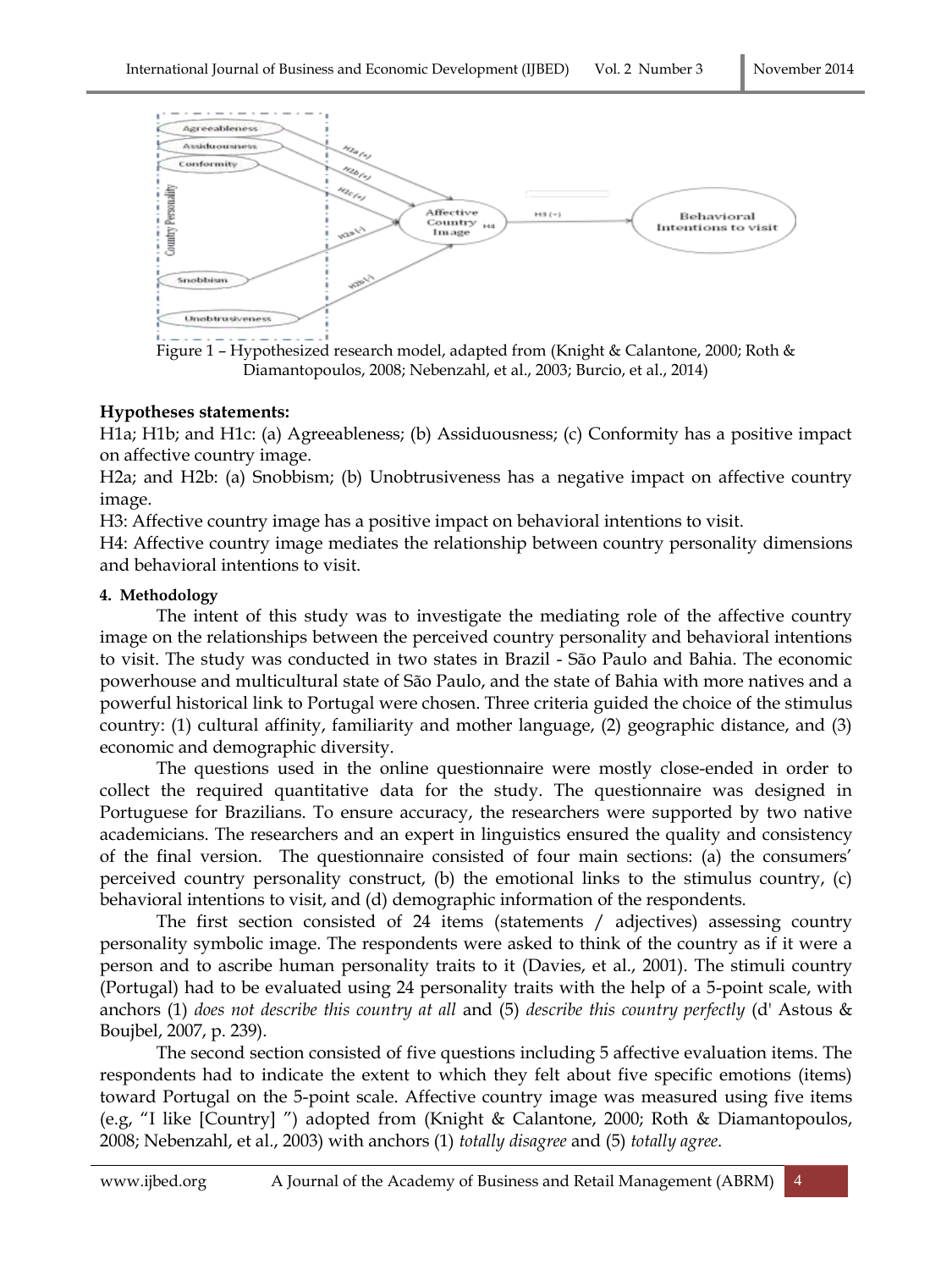The third section captured the behavioral intentions to visit. Behavioral intentions to travel/visit was measured using six items (e.g, "I would recommend going to [country] to others"; "I have plans to visit [Country] in the next two years"), adopted from Um & Crompton (1990), with anchors (1*) totally disagree* and (5) *totally agree*.

The last section of the questionnaire consisted of the socio-demographic questions including gender, age, and level of education, occupation, average monthly individual income, mother language, and residential location. The average response time to complete a questionnaire was around 5 minutes.

### **4.1. Sample description**

The empirical data was taken from a defined quota sample of Brazilian individuals older than 18, having internet access and a registered e-mail, speaking Portuguese, having an income, and having residence at the states where the study was conducted (São Paulo or Bahia).Approximately 59% of the respondents were males and the majority of the sample was between 36 and 55 years old (54.2%). The level of education was high, with 72.2 % having completed college. The level of individual monthly income was also high as 47.9% of the respondents referred to receive more than 10 times the minimum salary (baseline R\$ 510.00). Overall, the participants had internet access, had a registered e-mail, lived in the states of São Paulo or Bahia, and have a monthly income. São Paulo state residents were more numerous (65%). Almost all the participants referred to Portuguese as their mother tongue (96.8%). From the sample surveyed, 58.8% of the respondents visited Portugal in the last five years, mainly for tourist purposes (52.6%), and overall the participants demonstrated having affinity with Portugal.

## **4.2. Analysis of the data**

The Statistical Package for Social Sciences (SPSS 20.0) was used to generate descriptive and inferential statistics, and Analysis of Moments Structure (AMOS 20.0) software was used for conducting the structural equation modeling (SEM) procedure to test the hypothesized relationships. Firstly, the data were cleaned up – evaluated by the square distance of Mahalanobis (D<sup>2</sup>) using AMOS® 20.0. Observations having D<sup>2</sup>/df exceeding 2.5 can be designated possible otliers (Hair, et al., 2005, p. 75). The five scale items proposed to measure the affective components of the country image were subject to an exploratory factor analysis using the principal component analysis (PCA) method. The resulting one-factor structure was consistent with the item-factor expected pattern. A KMO value of 0.847 showed a good adequacy, and the extracted factor explains 73.81% of the total variance. The affective country image statements demonstrated a strong internal consistency, shown by Cronbach's alpha= 0.911.

The six scale items proposed to measure the behavioral intentions, particularly the intention to visit/travel to a specific country were also subject to a PCA with Varimax rotation. The resulting one-factor structure was consistent with the item-factor expected pattern. However, one item had to be eliminated due to communalities below 0.5. After removing the item, the analysis was repeated with just 5 items. The KMO value was 0.738 and Bartlett's test was significant at the 0.001 level. The one-factor solution accounted for 66.58% of the total variance with all communalities ranging from 0.533 to 0.766, and had a relatively high alpha reliability coefficient (0.858).

The proposed hypothesized research model was estimated within the structural equation modeling framework using AMOS® 20.0 and the research hypotheses were tested (figure 2). The proposed hypothesized research model was subjected to a confirmatory factor analysis (CFA) using the maximum likelihood estimation method to ensure construct reliability and validity.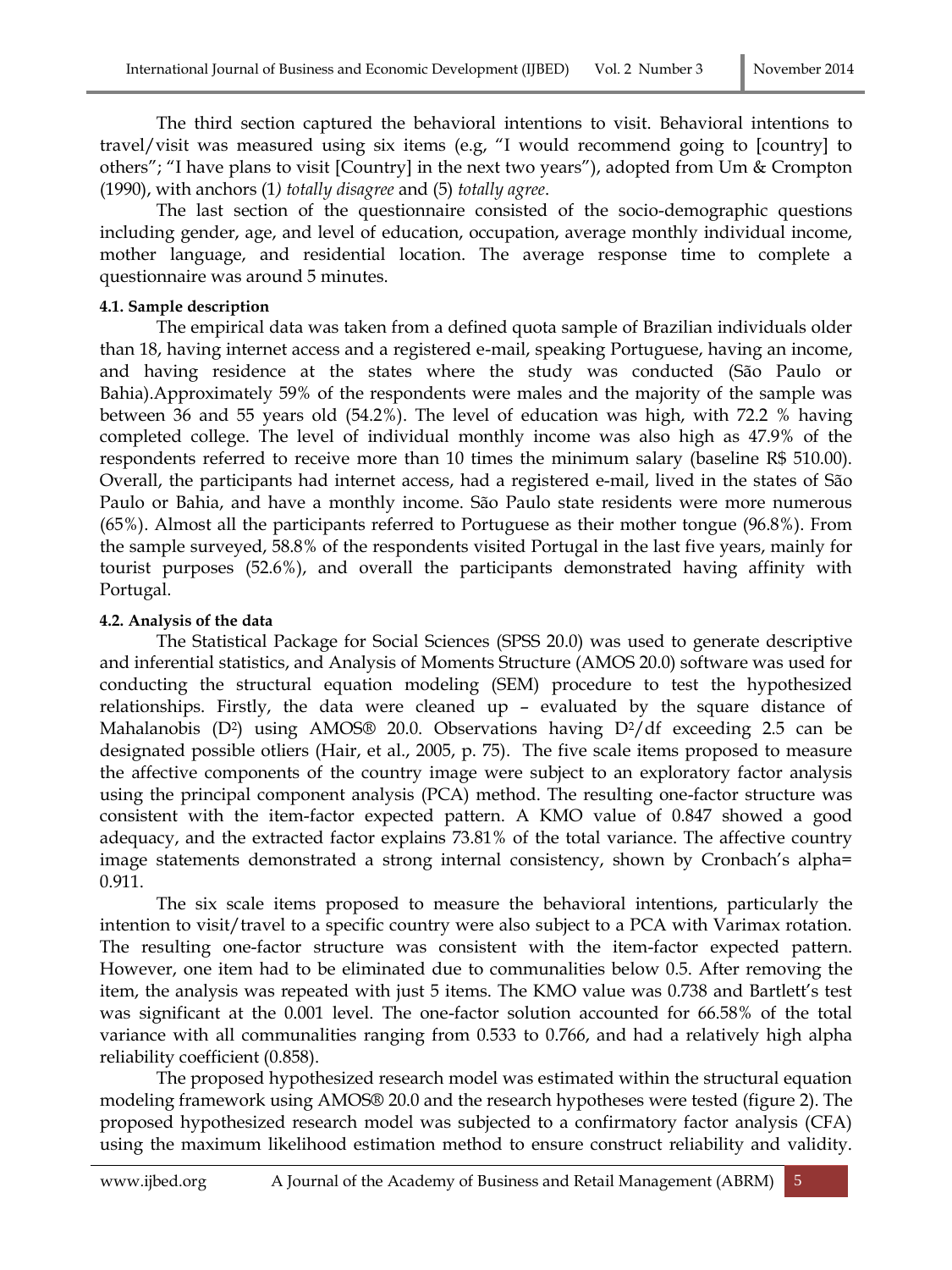Model data fit adequacy was assessed using various goodness of fit indices and measures, namely the chi-square and corresponding degrees of freedom  $(X^2/df)$ , the root mean square error of approximation ( RMSEA - and corresponding 90% confidence interval), the goodness of fit index (GFI), and the comparative fit index (CFI), as suggested (Hu & Bentler, 1999; Hair, et al., 2005; Nunnally & Bernstein, 1994; Bryman & Cramer, 2009). The values of the fit indices should be above the model adaptability standard  $(X^2/DF)$  between 2 and 5 is acceptable (preferred below 2), CFI > .90, GFI >.90, RMSEA < .08).

Results of preliminary CFA indicated that the measurement fit indices met the cutoff requirements of suggested model fit indices. However, an inspection of the modification indices resulted in an improved fit to the data ( $X^2$  = 701.302, df = 271, p < .001,  $X^2/DF$ =2.588, CFI=.959, GFI=.926, RMSEA=.048). An advantage of the CFA/SEM is its ability to quantitatively assess the construct validity (a set of items reflect the theoretical latent construct they are designed to measure) of a proposed measurement theory. CFA helps to empirical estimate validity using a rigorous approach.

Table 1 shows the construct reliability, the average variance extracted (AVE), and correlations of each variable. All items were significantly linked to their corresponding latent factor with factor loadings ranging from .52 to .97 however its majority are above .70, thus not appear to be significantly harming model fit or internal consistency. The AVE is all above .50, and the construct reliability estimates all exceeds .70 except one that is very close (.67). Thus, according to the rule of thumb the values for a construct reliability estimate is that .70 or higher suggests good reliability, and values of reliability between .60 and .70 may be acceptable. In addition the model fits relatively well based on the goodness of fit measures. Therefore, suggesting an adequate convergent validity. All variance extracted (AVE) estimates are greater than the square of correlation of any pair of constructs, thus providing evidence of discriminant validity. According to the rule of thumb all construct AVE estimates should be larger than the corresponding squared interconstruct correlation estimates (SIC). If it is achieved, this indicates the measured variables have more in common with the construct they are associated with than they do with other constructs. Based on these results of the model evaluation process, we can consider both theoretical and statistical grounds that the proposed constructs in the hypothesized estimated model demonstrated good reliability and validity, and that the model fitted the data well.

| Variables                   | 1.        | 2.        | 3.   | 4.      | 5.        | 6.        | 7. | Average   | Construct   |
|-----------------------------|-----------|-----------|------|---------|-----------|-----------|----|-----------|-------------|
|                             |           |           |      |         |           |           |    | variance  | Reliability |
|                             |           |           |      |         |           |           |    | extracted | (CR)        |
|                             |           |           |      |         |           |           |    | (AVE)     |             |
| Agreeableness<br>1.         |           |           |      |         |           |           |    | .625      | .82         |
| Snobbism<br>2.              | .097      |           |      |         |           |           |    | .596      | .88         |
| Assiduousness<br>3.         | .107      | .030      | 1    |         |           |           |    | .538      | .67         |
| Conformity<br>4.            | .003      | 005       | .171 |         |           |           |    | .597      | .75         |
| 5.<br>Unobtrusiveness       | .033      | .234      | .081 | .010    | 1         |           |    | .526      | .77         |
| 6. Affective country image  | $\bullet$ | $\bullet$ | ٠    | $\cdot$ | $\cdot$   | 1         |    | .672      | .91         |
| 7. Behavioral intentions to | $\bullet$ | $\bullet$ |      | ٠       | $\bullet$ | $\bullet$ |    | .531      | .85         |
| visit                       |           |           |      |         |           |           |    |           |             |

Table 1 – Discriminant validity – Comparing the squared interconstruct correlation (SIC) with average variance extracted (AVE) for each factor of the hypothesized research model

The estimation model included the country personality dimensions estimated on the basis of five-dimension construct measured as following: Agreeableness (items: bon-vivant,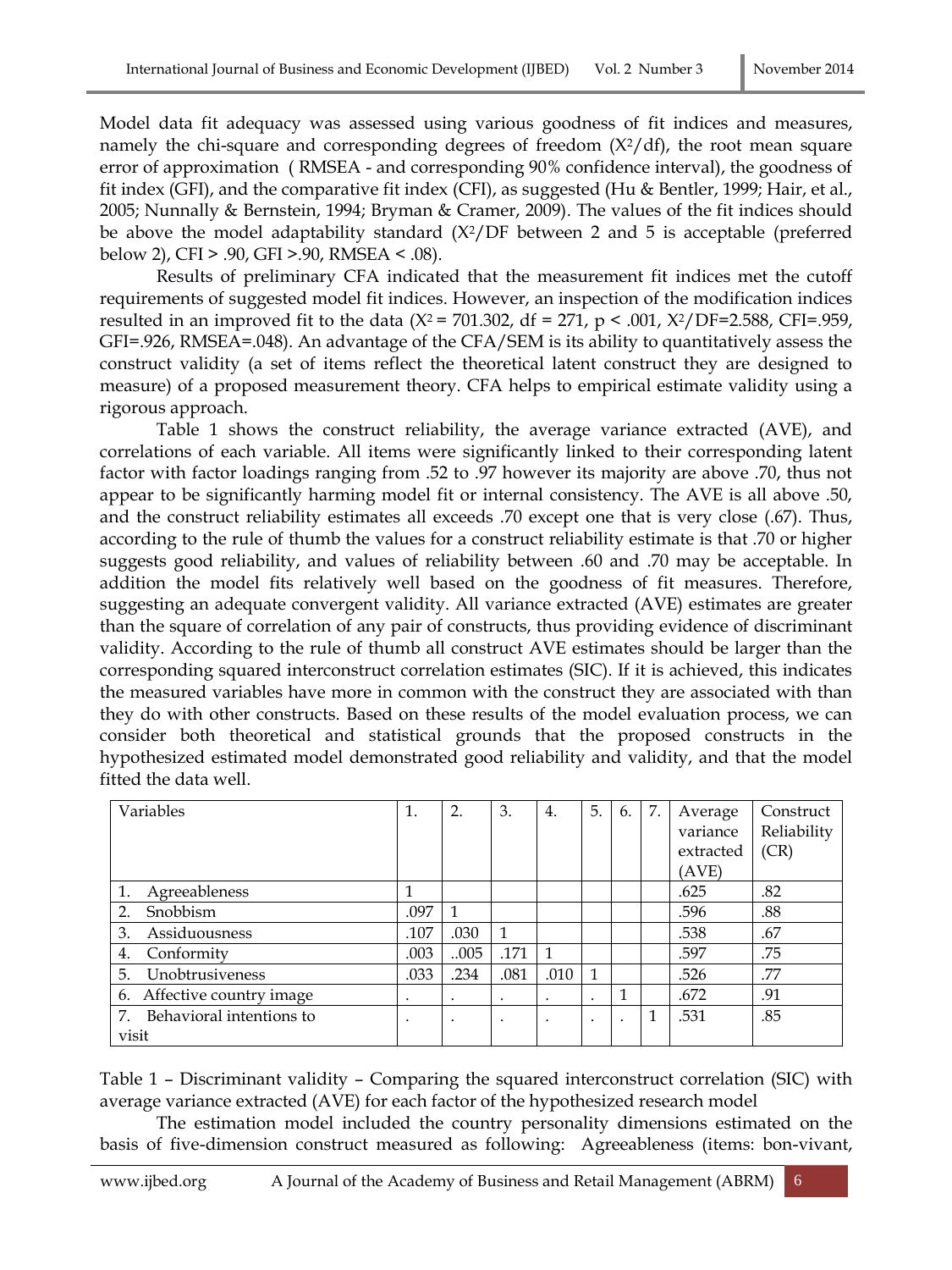reveler, amusing); Snobbism (items: offender, haughty, snobbish, mannered, chauvinist); Assiduousness (items: organized, rigorous, hard to work); Conformity (items: traditionalist, mysterious); and Unobtrusiveness (items: cowardly, wimpy, dependent). Affective country image include 5 items and behavioral intentions to visit include 5 items. Figure 2 displays the path diagram of the hypothesized research model, with the estimates that were obtained in a standardized solution (with critical ratio (CR) values computed by AMOS in parenthesis).



Figure 2 – Hypothesized model, with standardized estimates

The percentage of the variance of the construct behavioral intentions to visit/travel explained by the hypothesized model equals around 67%. Regarding the indirect impacts of the five country personality dimensions on behavioral intentions to travel/visit considering the affective country image as a mediator construct, the percentage of the variance of the mediator explained by the independent variables equals around 43% (see figure 2).

## **4.3 Hypotheses testing**

Path coefficients estimated by SEM and the results of hypotheses 1 to 4 are presented in figure 2. The path coefficient from the assiduousness and agreeableness country personality dimensions to affective country image were significant at the 0.001 level, indicating a positive relationship (*β Assiduousness -> Affective Country Image = .328, p<.001, CR= 6.145;* (*β Agreeableness -> Affective Country Image = .139, p<.001, CR= 3.576)*. The path coefficient from the conformity country personality dimension to affective country image was not significant. The path coefficient from the snobbism country personality dimension to affective country image was negative, yet statistically significant at the 0.001 level, indicating a negative relationship (*β Snobbism -> Affective Country Image = -0.371, p< .001, CR= -8.133*). The path coefficient from the unobtrusiveness country personality dimension to affective country image was not significant. The relationship between affective country image and behavioral intentions to visit showed a positive relationship, significant at the .001 level (*β Affective Country Image -> Behavioral Intentions to Visit = .817, p< .001, CR = 17.391*). Therefore, while hypotheses H1a, H1b, H2a and H3 were supported, hypotheses H1c and H2b were not supported.

For determining the mediation we followed the suggested approach of Baron and Kenny (1986). The mediation is a hypothesized casual chain in which one variable affects a second variable that in turn, affects a third variable. The intervening variable mediates the relationship between the independent variable and dependent variable (Usakli, 2009, p. 85). According Hair,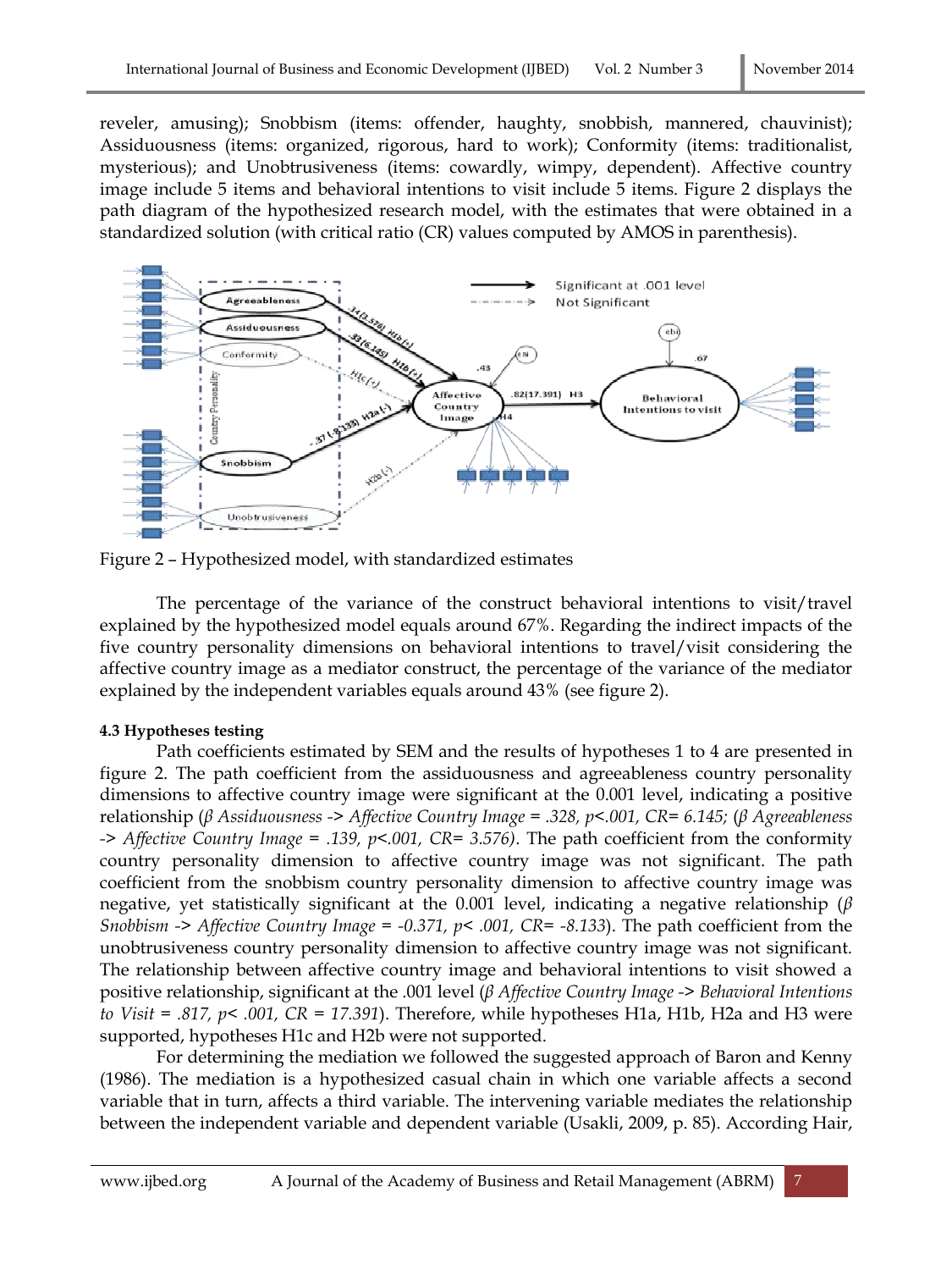et al. (2005), the evaluation of the mediation, either structural equation modeling or a series of regression analyses can be utilized. We used SEM.

In order to validate the hypothesized research model and the mediating role of affective country image, an alternative model which included direct paths between country personality dimensions constructs and the behavioral intentions to visit was also examined (see figure 3). A set of statistics indicated that the alternative model (figure 3) showed a good fit of the data. However the change in chi-square ( $\Delta X^2$  =6.956, df=5, p < .001) indicated that the fit of the alternative model (X<sup>2</sup> =694.346, df = 266, p < .001, X2/DF=2.610, CFI=.959, GFI=.927, RMSEA=.049) did not perform better than the hypothesized structural research model (figure 2)  $(X^2 = 701.302, df = 271, p < .001, X^2/DF = 2.588, CFI = .959, GFI = .926, RMSEA = .048).$  Figure 3 displays the path diagram of the alternative model, with the estimates that were obtained in a standardized solution (with critical ratio values computed by AMOS in parenthesis).



Figure 3 – Alternative model, with standardized estimates

Examination of the individual direct path coefficients indicated that none of the direct paths between the independent variables (country personality dimensions) and the dependent variable (behavioral intentions to travel/visit) were statistically significant. Although, these results technically indicates full mediation (Baron & Kenny, 1986), given the fact that the hypothesized model fit the data better than the alternative model. Therefore, H4 was full supported.

The assiduousness and agreeableness country personality dimensions showed a positive significant influence on affective country image, whereas snobbism showed a significant negative influence. However, none of the country personality dimensions show any significant direct influence on the dependent variable (behavioral intentions to visit). Thus, country personality dimensions have shown an indirect effect on behavioral intentions to travel, confirming the full mediation effect of the affective country image. The findings suggest differences from comparable earlier studies.

# **5. Contributions and limitations**

This article shows that people could easily think of personality traits and associate them to countries, and communicate a country personality impression. Thus it confirms earlier proposals of d' Astous & Boujbel (2007), (Geuens, et al., 2009), and (Nebenzahl, et al., 2003), and (Davies, et al., 2001). The findings confirmed that consumers attribute personality traits to countries and can set their emotions about a specific country. Thus, the current study may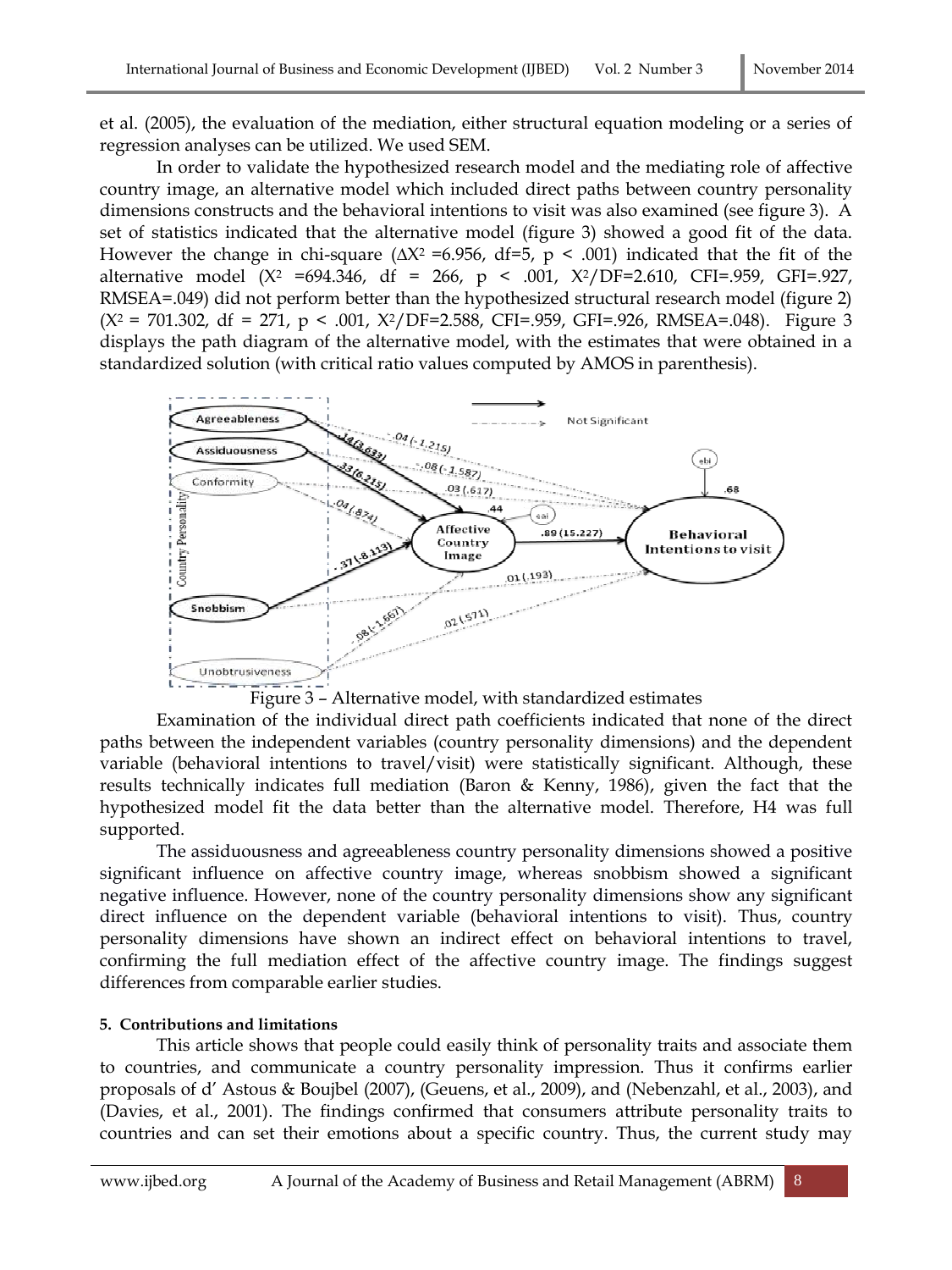complement and confirm the conclusions earlier studies had about country personality scale usage. It confirmed its quality as a tool to measure country images perception in a symbolic way, and its importance as a complementary instrument to measure country image.

This study validates the role of affective country image as the bridge linking (mediator of) the situational input of country personality symbolic image to the psychological output of behavioral intentions to visit. Perhaps the most significant finding could therefore be concluded as a theoretically logical and empirically validated link of country personality dimensions, affective country image, and behavioral intentions. The analyses of the hypothesized research model showed important achievements about the study of country personality, emotions, and behavioral intentions relationship. Since all SEM estimated coefficients of country personality dimensions were no longer significant when direct links between country personality dimensions and behavioral intentions to visit were included (alternative model), it was concluded that affective country image worked as a perfect/full mediator between country personality and behavioral intentions to visit.

Our findings provide evidence that the symbolic functions or benefits of a country personality can be crucial in understanding the complex consumer intention to travel/visit behavior. Indeed, the results indicate that country personality dimensions have significant impact on consumer's behavioral intentions. However it is important to keep in mind the higher importance of the emotional components of country image. Affective country image showed a full mediating effect on the relationship between the country personality and behavioral intentions to visit. Thus, international business marketers should focus on developing marketing strategies emphasizing the distinctive personality of their country destinations. However they should consider the country emotions effects. Destination marketers of Portugal could differentiate it based on these personality dimensions, or these dimensions can be utilized in the positioning efforts of Portugal. In particular, focusing on the three of the five personality dimensions (snobbism, assiduousness, and agreeableness) that were found to be significant predictors for consumer' behavioral intentions to visit.

Complementarily, and as suggested by the personality traits frequency analysis, Portugal is seen as a religious and traditionalist country. Thus, marketers can potentially use these characteristics, when designing marketing strategies, to make their communication proposals to attract more Brazilians to Portugal. When applied to this work, emphasis must be placed on the more traditional, positive aspects of Portugal. Like any other study, the present research has some limitations which have to be taken into account when considering a discussion on the findings. First, the findings of this study are specific to one country and cannot be generalized to others. Second, the present study focused on general customers (who have already visited / and who did not visit) perceptions, emotions, and behavioral intentions, therefore the results may not be generalized to cognitive outputs such as purchase attitudes or purchase decision.

Finally, the current sampling approach resulted in a highly educated sample (72.2 percent of the respondents held a graduate degree or higher); and wealthy sample (47.9 percent of the respondents receive more than ten times the minimum salary (R\$510)). This might have led to the overestimation of the relationship between country personality, emotional links, and behavioral intentions. Highly educated populations tend to be more receptive to foreign proposals (Canally, 2010), which might arise from their ability to travel abroad and interact with other countries, thus developing an appreciation for its people. Being wealthy may reinforced this fact. Future research should go deep and examine such a possibility.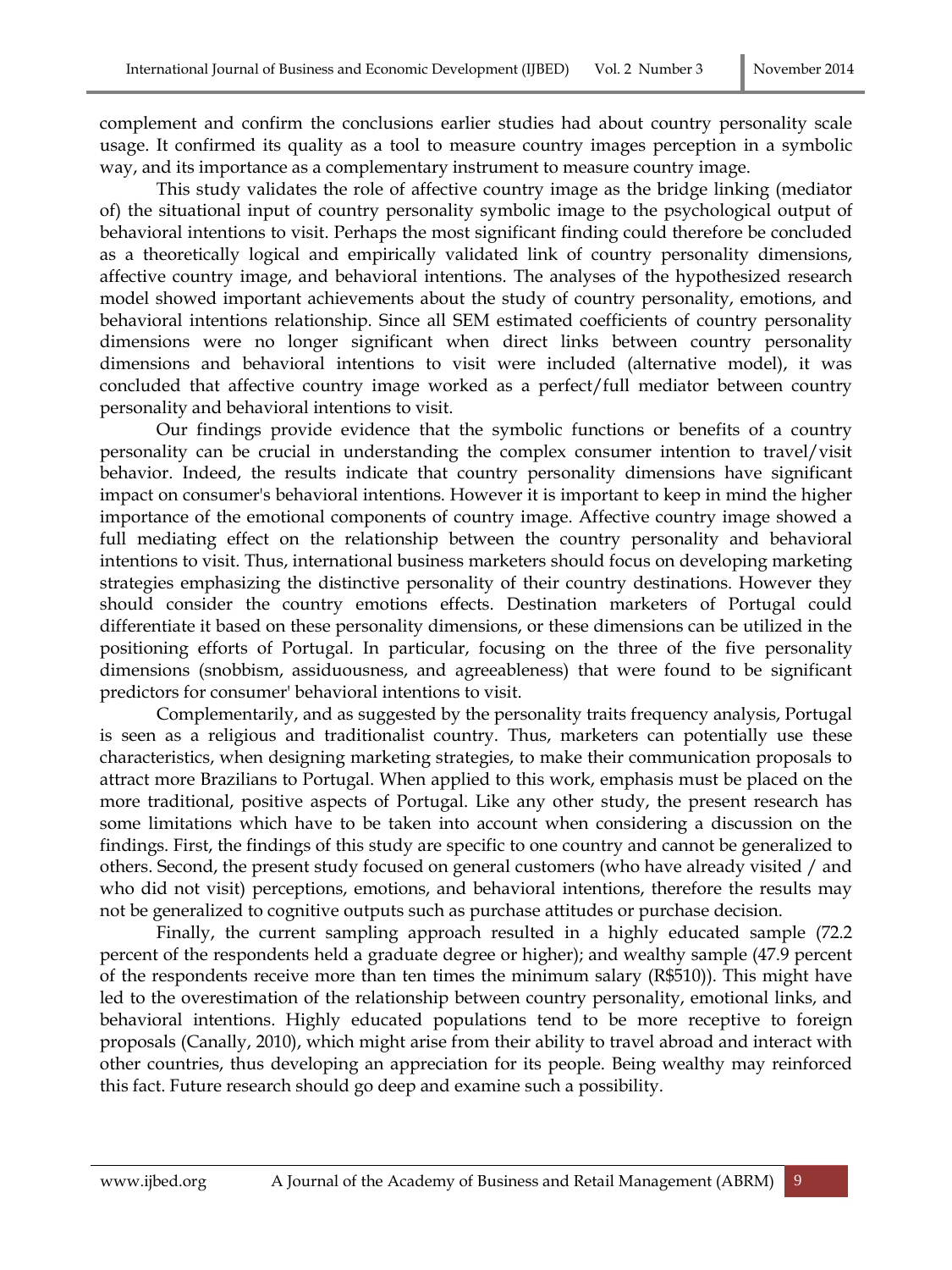#### **6. References**

- Baron, R. M. & Kenny, D. A., 1986. The moderator-mediator variable distinction in social psychological research: Conceptual, strategic, and statistical considerations.. *Journal of Personality and Social Psychology,* 51(6), pp. 1173-1182.
- Boulding, K. E., 1956. *The image: Knowlegde in life and society.* MI Michigan: University of Michigan Press.
- Boulding, K. E., 1988. The image: Knowledge in life and society. *This week's citation classic*, 28 november, p. 20.
- Brijs, K., 2006. *Unraveling country-of-origin: simiotics as a theoretical basis for meaning-centered approach towards country-of-origin effects..* Nijmegen: Radboud Universiteit.
- Bryman, A. & Cramer, D., 2009. *Quantitative Data Analysis with SPSS 14, 15 & 16. A guide for social scientists.* New York: Routledge.
- Burcio, C., Da Silva, R. V. & Salgueiro, F., 2014. *The impact of country personality on behavioral intentions: Five dimensions rather than the original six.* Vienna, Austria, WEI, p. 15.
- Canally, C. R., 2010. *An exploration of American and canadian tourist destination images of Cuba.*  s.l.:Wilfrid Laurier University.
- Chao, P. & Rajendran, K. N., 1993. Consumer profiles and perceptions: Country-of-origin effects. *International Marketing Review,* Volume 10, pp. 22-39.
- d' Astous, A. & Boujbel, L., 2007. Positioning countries on personality dimensions: Scale development and implications for country marketing. *Journal of Business Research,* Volume 60, pp. 231-239.
- d' Astous, A. & Boujbel, L., 2007. Positioning countries on personality dimensions: Scale development and implications for country marketing.. *Journal of Business Research,* Volume 60, pp. 231-239.
- Davies, G., Chun, R., Da Silva, R. V. & Roper, S., 2001. The personification metaphor as a measurement approach for corporate reputation.. *Corporate Reputation Review,* Volume 4, pp. 113-127.
- Ekinci, Y. & Hosany, S., 2006. Destination personality: An application of brand personality to tourism destinations. *Journal of Travel research,* Volume 45, pp. 127-139.
- Ernst & Young, 2011. *FDI in Europe: Europe's True Market Value.,* s.l.: s.n.
- Fournier, S., 1998. Consumers and their brands: Developing relationship theory in consumer reserach.. *Journal of Consumer Research,* Volume 24, pp. 343-373.
- Gartner, W. C., 1993. Image formation process.. *Journal of Travel & Tourism marketing,* Volume 2, pp. 191-215.
- Geuens, M., Weijters, B. & De Wulf, K., 2009. A new measure of brand personality. *International Journal of Research in Marketing,* Volume 26, pp. 97-107.
- Goldberg, L. R., 1990. An alternative 'description of personality': The big-five factor structure.. *J Pers Soc Psychol,* Volume 56, pp. 1216-1229.
- Hair, J. J. F. et al., 2005. *Multivariate Data Analysis.* 6th ed. New Jersey: Pearson Prentice Hall.
- Heslop, L. A., Lu, I. & Cray, D., 2008. Modeling country image effects through an international crisis. *International Marketing Review,* Volume 25, pp. 354-378.
- Hu, L. T. & Bentler, P. M., 1999. Cutoff criteria for fit indexes in covariance structure analysis: Conventional criteria versus new alternatives. *Structural Equation Modeling,* Volume 6, pp. 1-55.
- IBGE, 2013. *IBGE - Instituto Brasileiro de Geografia e Estatística.* [Online] Available at:
- http://www.ibge.gov.br/home/estatistica/populacao/estimativa2013/estimativa\_tcu.shtm [Accessed 07 06 2014].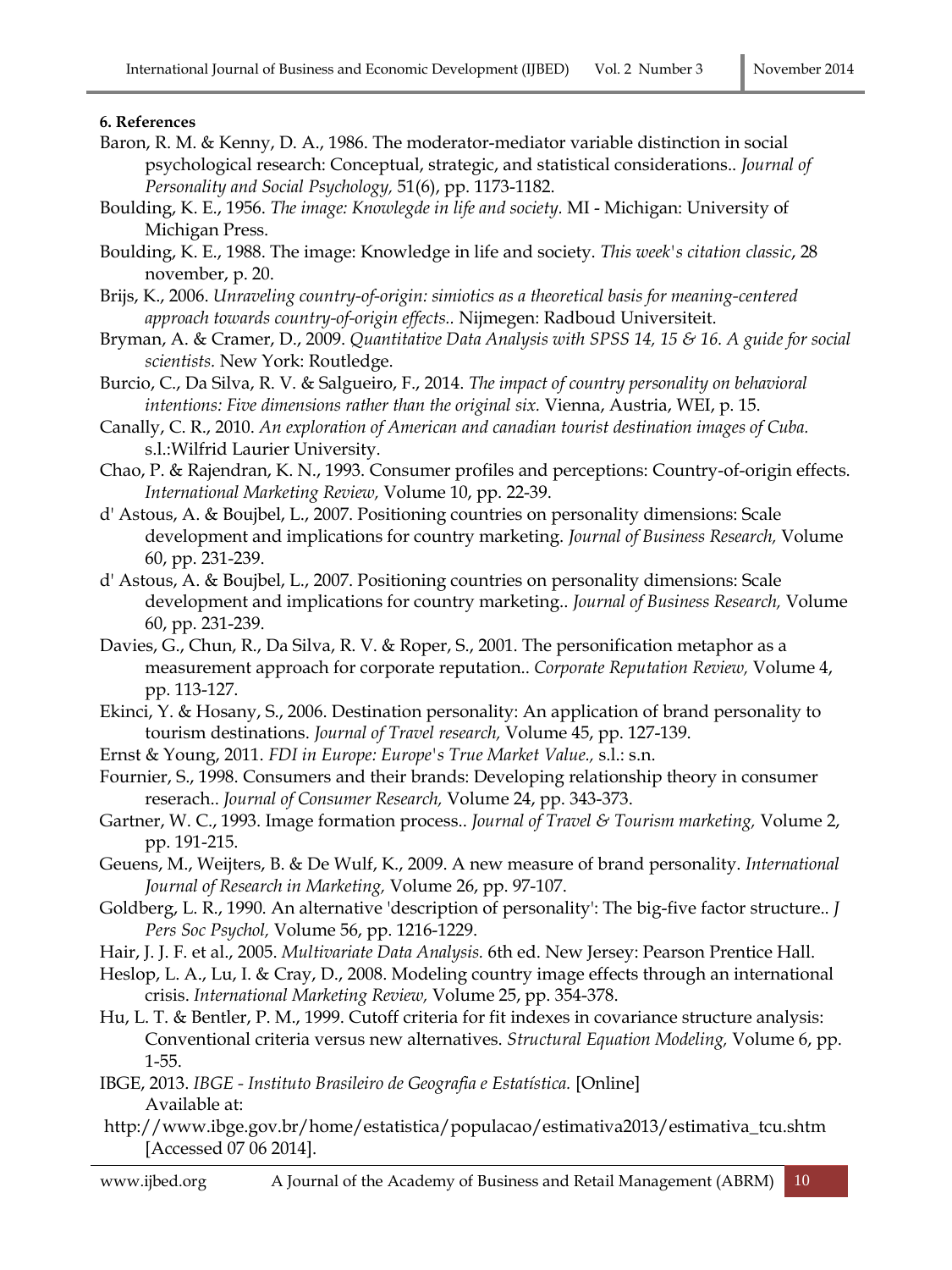- Jaffe, E. D. & Nebenzahl, I. D., 2006. National image and competitive advantage.. *Copenhagen Business Schoool Press.*
- Kester, J. G. C., 2014. *International Tourism Results and Prospects for 2014.* Madrid, UNWTO, pp. 1- 14.
- Kiesler, T., 2006. Anthropomorphism and consumer behavior.. *Advances in Consumer Research,*  Volume 33, p. 149.
- Knight, G. A. & Calantone, R. J., 2000. A flexible model of consumer country-of-origin perceptions. *International Marketing review,* 17(2), pp. 127-145.
- Lee, J. & Lijia, X. I., 2012. *Cognitive destination image, destination personality and behavioral intentions: An integrated perspective of destination branding..* s.l.:s.n.
- Maher, A. a. & Carter, L. L., 2011. The affective and cognitive components of country image: Perceptions of American products in Kuwait.. *International Marketing Review,* 28(6), pp. 559-580.
- McCrae, R. R. & Costa, P. T., 1996. Toward a new generation of personality theories: Theoretical contexts of the five-factor model.. In: J. S. Wiggins, ed. *The Five-Factor Model of Personality: Theoretical Perspectives.* New York: Guilford, pp. 51-87.
- Nebenzahl, I. D., Jaffe, E. D. & Usunier, J. C., 2003. Personifying country of origin research.. *Management International Review,* Volume 43, pp. 383-406.
- Nebenzahl, I. D., Jaffe, E. D. & Usunier, J. C., 2003. Personifying country of origin research.. *Management International Review,* Volume 43, pp. 383-406.
- Nunnally, J. C. & Bernstein, I. H., 1994. *Psychometric theory.* 3rd ed. ed. New York: McGraw-Hill.
- Orbaiz, L. V. & Papadopoulos, N., 2003. Toward a model of consumer receptivity of foreign and domestic products.. *Journal of International Consumer Marketing,* 15(3), pp. 101-126.
- Papadopoulos, N. & Heslop, L. A., 1993. Product country images: Impact and their role in international marketing.. In: *Product Country Images.* New York: The Haworth Press, pp. 159-178.
- PLC, 2013. *Observatório da Língua Portuguesa (Portuguese Language Center).* [Online] Available at:
- http://observatorio-lp.sapo.pt/pt/dados-estatisticos/projecao-e-uso/portugues-negocios [Accessed 11 November 2013].
- Roth, K. & Diamantopoulos, A., 2008. *The preditive validity of alternative country personality measures: An empirical investigation.* Brighton, EMAC.
- Roth, K. P. & Diamantopoulos, A., 2009. Advancing th country image construct.. *Journal of Business Research,* Volume 62, pp. 726-740.
- Sirgy, M. J., 1982. Self-concept in consumer behavior: A critical review. *Journal of Consumer Research,* Volume 9, pp. 287-300.
- Soderlund, M. & Ohman, N., 2003. Behavioral intentions in satisfaction research revisited.. Journal of Consumer Satisfaction, Dissatisfaction and Complaining Behavior, pp. 53-66.
- Um, S. & Crompton, J. L., 1990. Attitude determinants in tourism destination choice. *Annals of Tourism Research,* Volume 17, pp. 432-448.
- Usakli, A., 2009. *The relationship between destination personality, sel-congruity, and behavioral intentions.* Las Vegas: UNLV - University Libraries.
- Velten, E. J., 1968. A laboratorytask for induction of mood states. *Behavior Research & Therapy,*  Volume 6, pp. 473-482.
- Verlegh, P. W. J., Benedict, J. & Steenkamp, E. M., 1999. A review and meta-analysis of countryof-origin research.. *Journal of Economic Phycology,* Volume 20, pp. 521-546.